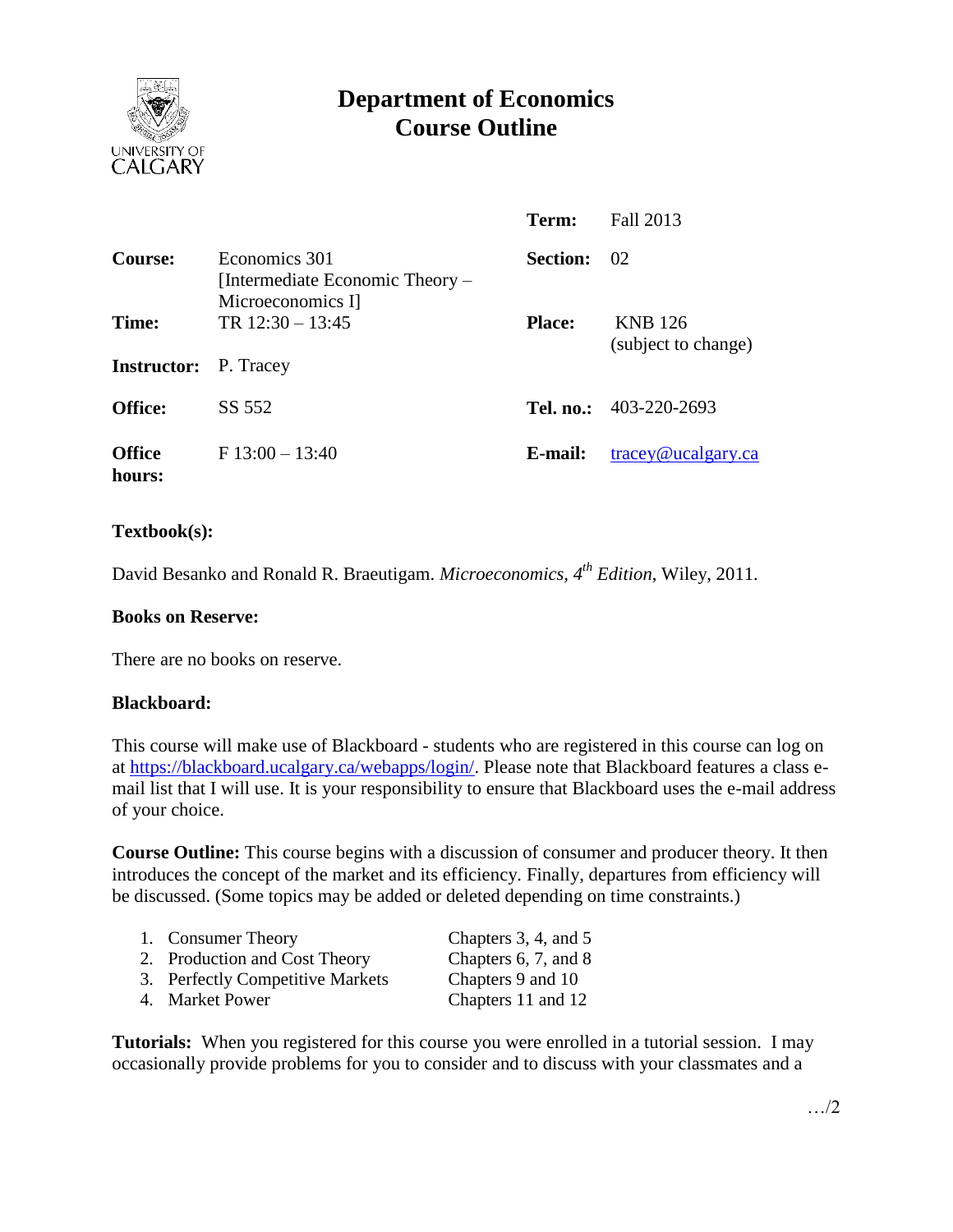teaching assistant during these tutorial sessions. The problems will not be graded but they will **offer you the opportunity to test your understanding of the material covered to that point in the** course. You will also have the opportunity to discuss with the TA the material we have discussed in class and which you may not yet fully grasp.

### **Grade Determination and Final Examination Details:**

| Assignment 1 | 15% | Thursday, October 17               |
|--------------|-----|------------------------------------|
| Midterm Test | 30% | Thursday, October 24               |
| Assignment 2 | 15% | Thursday, November 28              |
| Final Exam   | 40% | Date set by the registrar's Office |

The two Assignments, the Midterm Test, and the Final Exam are marked on a numerical (percentage) basis and then converted to letter grades. The course grade is then calculated using the weights indicated above. As a guide to determining standing, these letter grade equivalences will generally apply:

| $A+ 96-100$   | $B = 77 - 81$ |              | $C-61-65$    |
|---------------|---------------|--------------|--------------|
| A $91-95$     | $B - 74 - 76$ |              | $D+ 56 - 60$ |
| $A - 86 - 90$ | $C+ 70-73$    |              | D $50 - 55$  |
| $B+ 82 - 85$  | $C = 65 - 69$ | $\mathbf{F}$ | $0 - 49.9$   |

A passing grade on any particular component of the course is not required for a student to pass the course as a whole.

Assignments are due at the *beginning* of the lecture on the due date. Solutions to the assignments will be posted on the Blackboard site at that time. This means that late assignments cannot and will not be accepted.

The Midterm Test will be held in the classroom during regular lecture hours. The Final Exam will be two (2) hours in length and will be scheduled by the Registrar's Office. There will be no multiple choice questions on the Midterm Test and the Final Exam. The use of a simple calculator during the test and the final exam will be allowed. Graphing calculators, cell phones, and computers are not permitted.

Assignments, the test, and the final exam are intended to be challenging (they are "*tests"* of your understanding of the material). You are encouraged to consult with your classmates when working on the assignments. The solutions you submit must, however, represent your own work. Taking credit for someone else's work is something for which I show zero tolerance.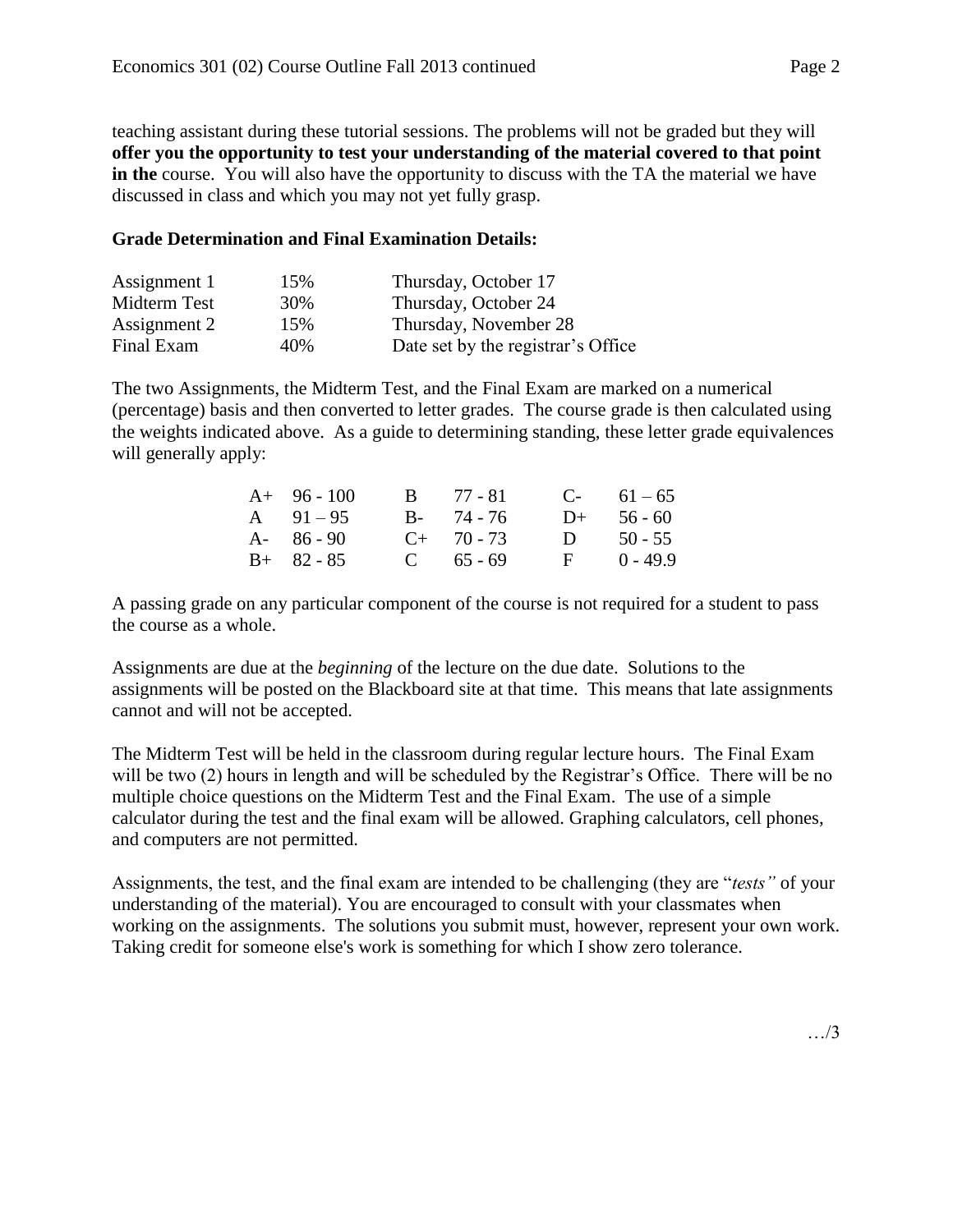## **Notes:**

- 1. Students should be aware that no "make-up" midterms will be given. Any student who finds it necessary to miss the midterm must notify the instructor in advance and produce a valid medical certificate or other required documentation in order to have the weighting adjusted. This adjustment will result in the final exam counting for 70% of the final grade and the assignments counting for 30% of the final grade.
- 2. Examinations will not be given prior to the scheduled date.
- 3. **Answers to the midterm test, the assignment and the final exam questions must make use of equations and diagrams wherever possible. Numerical questions require numerical answers.**
- 4. **Students will not be given extra time to complete tests and exams.**
- 5. Students should be aware of the academic regulations outlined in The University of Calgary Calendar.
- 6. **The use of cell phones for any purpose in class is prohibited. Computers may only be used for note-taking purposes.**
- 7. Students seeking reappraisal of a piece of graded term work should discuss their work with the instructor within 15 days of work being returned to class; however, the earliest that grades will be discussed will be two days after the return of an assignment or examination.
- 8 Students will be responsible for all material listed on the course outline, regardless of whether or not the material has been covered in class, unless the instructor notifies the class that the material will not be covered.
- 9. Please note that the following types of emails will receive no response: emails not addressed to anyone in particular; emails where the recipient's name is not spelled correctly; anonymous emails; emails which do not specify the course and section in which you are registered; and, emails involving questions that are specifically addressed on the course outline.
- 10. It is the student's responsibility to request academic accommodations. If you are a student with a documented disability who may require academic accommodation and have not registered with the Disability Resource Centre, please contact their office at 403-220-8237. Students who have not registered with the Disability Resource Centre are not eligible for formal academic accommodation. **You are also required to discuss your needs with your instructor no later than fourteen (14) days after the start of this course.**